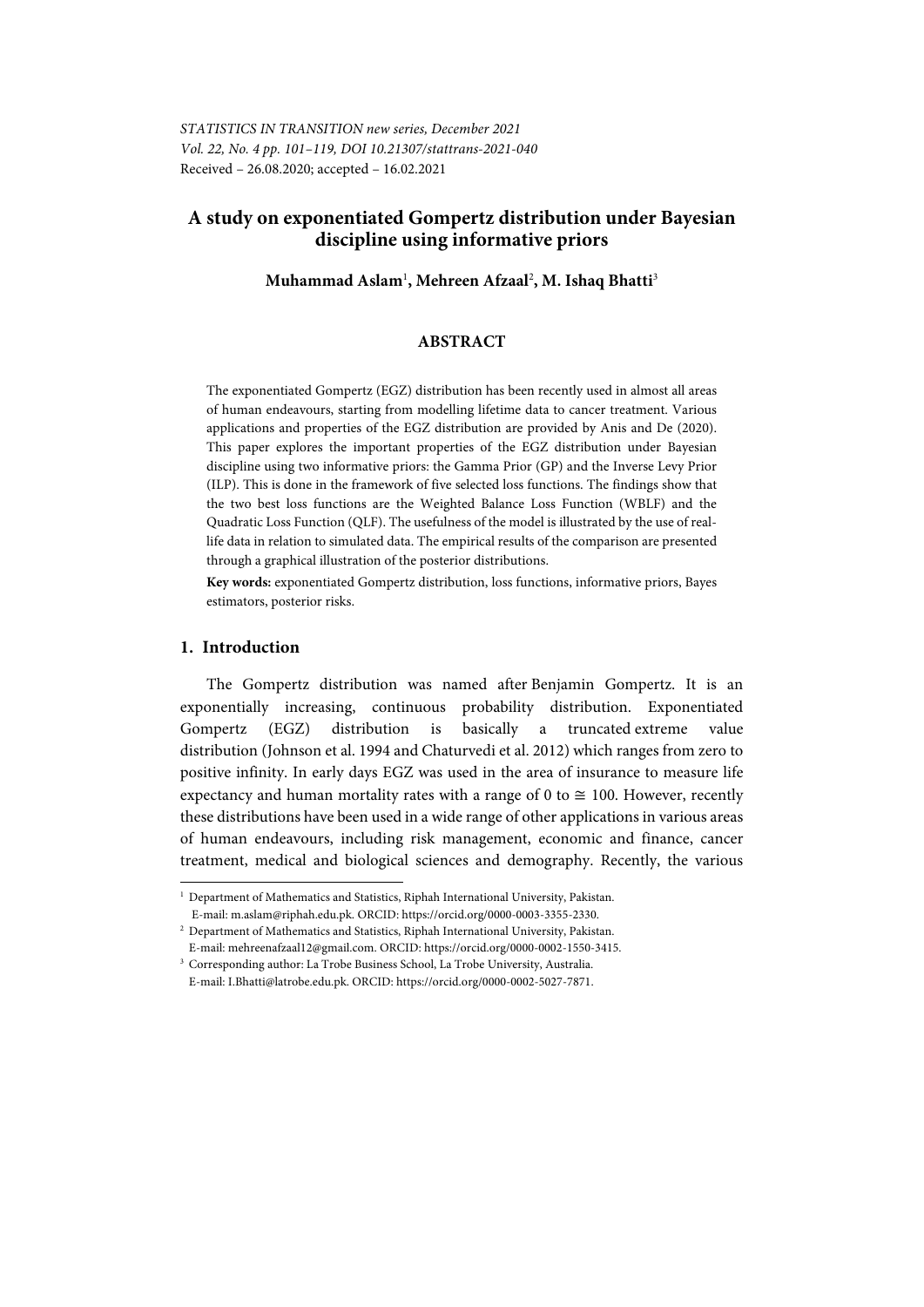applications and properties of EGZ distribution have been studied by Chaturvedi et al. (2000), Abu-Zinadah et al. (2017), Hoseinzadeh et al. (2019), Mazucheli et al. (2019), Alrajhi et al. (2020), Dey et al. (2018), Leren et al. (2019), Anis and De (2020), Anis (2020), Jha et al. (2020), Shrivastava et al. (2019) and Obeidat et al. (2020), among others. For example, Abu-Zinadah et al. (2017), Dey et al. (2018) developed some theoretical properties of EGZ, which are being used by economists, financiers and practitioners. For example, Jha et al. (2020) applied EGZ distribution in reliability whereas Hoseinzadeh et al. (2019) employed in financial markets and risk management. Moreover, Mazucheli et al. (2019) introduced the unit-Gompertz (UG) distribution and studied some important properties. Anis and De (2020) pointed out a flaw of an error term in Mazucheli et al.'s (2019) paper and proposed a new type of UGdistribution with additional interesting properties. Moreover, Alraihi et al. (2020) tackled hybrid censored sample issue of complexity in a fuzzy system and artificial intelligence, whereas Leren et al. (2020) applied EGZ model-based distribution to bladder cancer patient's data and observed interesting properties in bioinformatics.

In some early studies, El-Gohary et al. (2013) suggested EGZ's interesting properties. Sherpiency et al. (2013) introduced a new distribution called bivariate generalized Gompertz (BGG) distribution, whose marginals are generalized Gompertz distributions (GGD) and discussed some of its properties. Zinadah and Oufi (2014) studied the EGZ distribution and its properties like, quantiles, median, mode, mean residual lifetime, mean deviations, Rényi entropy, density, survival and hazard functions were derived. Zinadah (2014a) derived the expressions for reliability and failure rate functions of the EGZ distribution. Saraçoğlu et al. (2014) considered the Maximum Likelihood Estimators (MLE) and Bayes Estimators (BE) for unknown parameters of GGD. Moreover, Zinadah (2014) also worked on three goodness of fit test statistics, namely Kolmogorov Smirnov (KS), Anderson Darling (AD) and Cramer Von Mises (CVM) for EGZ distribution utilizing complete and type-II censored data. Jafari et al. (2014) introduced a new four parameter generalized version of Gompertz distribution called Beta-Gompertz (BG) distribution. Zinadah (2014) examined the EGZ distribution, for estimating the shape parameter θ, considering five different estimation methods. Namely Maximum Likelihood method, method of Moments, method of Percentiles, Least Square method and Weighted Least Square method. Damcese et al. (2015) demonstrated a new lifetime model called Odd Generalized Exponential Gompertz (OGE-G) distribution.

Furthermore, an important work of Zinadah and Oufi (2016) on the four estimators, namely: ML, Least Squares (LS), Weighted Least Squares (WLS), and Percentiles (PC) for the EGZ distribution is some extra contribution in the literature. Cordeiro et al. (2016) investigated a new distribution called Exponentiated Gompertz Generated (EGG) distribution. Bassiouny et al. (2017) proposed a new model, namely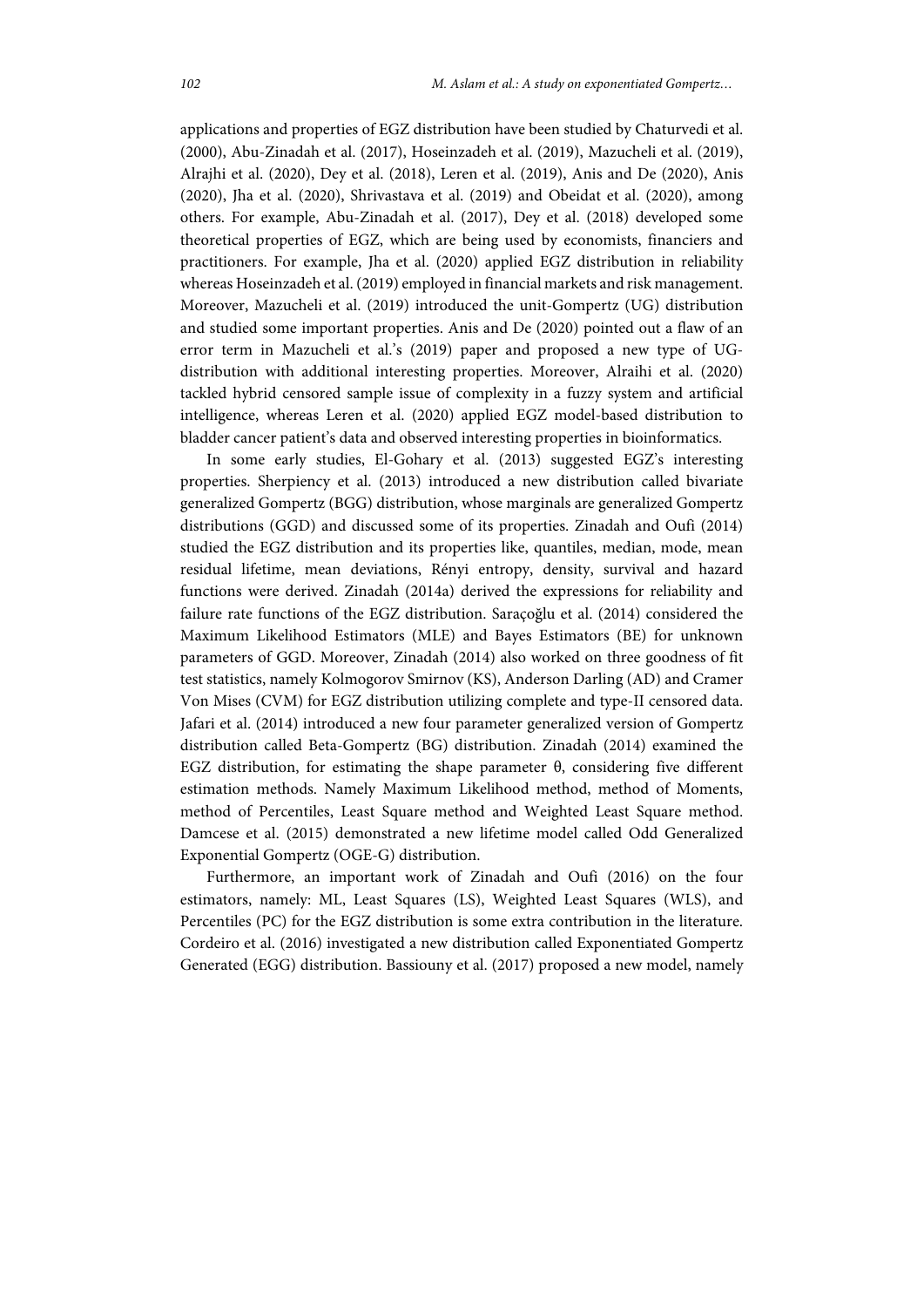Exponentiated Generalized Weibull-Gompertz (EGWG) distribution. Ade et al. (2017) developed a distribution known as Generalized Exponentiated Gompertz Makeham (EGGM) distribution, consisting of five parameters. Bakouch et al. (2017) introduced a new distribution called the Weighted Gompertz (WGO) distribution.

From the above studies one can see that the literature review revealed that none of the authors have worked on attaining BEs and PRs of the EGZ distribution and have only studied its properties. Hence, this paper is an attempt to fill this gap in the literature. It attempts to analyze the unknown shape parameter of the EGZ distribution. The rest of the paper is organized as follows. In Section 2, we define the pdf of EGZ Distribution and derive its likelihood function. In Section 3, analysis is done on the unknown shape parameter of EGZ Distribution when the rest of the parameters are known. We have derived its posterior distribution, Bayes Estimators and PRs utilizing various loss functions. It considers GP and ILP which are contemplated as informative priors to acquiring the posterior distribution. In Section 4, simulation study is conducted, and comparison of the estimates is presented along with graphical illustration. A real life data set is considered for the analysis purpose in Section 5 and its results are discussed and compared with that of simulation using tabulation, and graphics of the posterior distribution are demonstrated to show that the best loss function is the WBLF followed by QLF. The final section contains some concluding remarks.

# **2. EGZ distribution and its likelihood function**

The pdf of EGZ of variable X is given as:

$$
f(x, \lambda, \alpha, \theta) = \theta \lambda e^{\alpha x} e^{\frac{-\lambda}{\alpha} (e^{\alpha x} - 1)} \{1 - e^{\frac{-\lambda}{\alpha} (e^{\alpha x} - 1)}\}^{\theta - 1}, \quad x, \lambda, \alpha, \theta > 0. \tag{1}
$$

EGZ has the following likelihood function for random sample  $x = x_1, ..., x_n$ :

$$
L(x, \alpha, \lambda, \theta) = (\theta \lambda)^n \prod_{i=1}^n e^{\alpha x_i} \prod_{i=1}^n e^{\frac{-\lambda}{\alpha} (e^{\alpha x_i} - 1)} \prod_{i=1}^n \{1 - e^{\frac{-\lambda}{\alpha} (e^{\alpha x_i} - 1)}\}^{\theta - 1},
$$
  

$$
L(x, \alpha, \lambda, \theta) = (\theta \lambda)^n \prod_{i=1}^n e^{\alpha x_i} \prod_{i=1}^n e^{\frac{-\lambda}{\alpha} (e^{\alpha x_i} - 1)} e^{\frac{-\lambda}{\alpha} [1 + e^{\frac{-\lambda}{\alpha} (e^{\alpha x_i} - 1)}]},
$$
(2)

Then (2) becomes:

$$
L(x, \alpha, \lambda, \theta) = (\theta \lambda)^n \prod_{i=1}^n e^{\alpha x_i} \prod_{i=1}^n e^{\frac{-\lambda}{\alpha} (e^{\alpha x_i} - 1)} e^{(\theta - 1)m_1}
$$

The likelihood function of EGZ with known scale parameter  $\alpha$ , known shape parameter  $\lambda$  and unknown shape parameter  $\theta$  is:

$$
L(x,\theta) \propto \theta^n e^{-\theta(-m_1)}, \qquad (3)
$$

,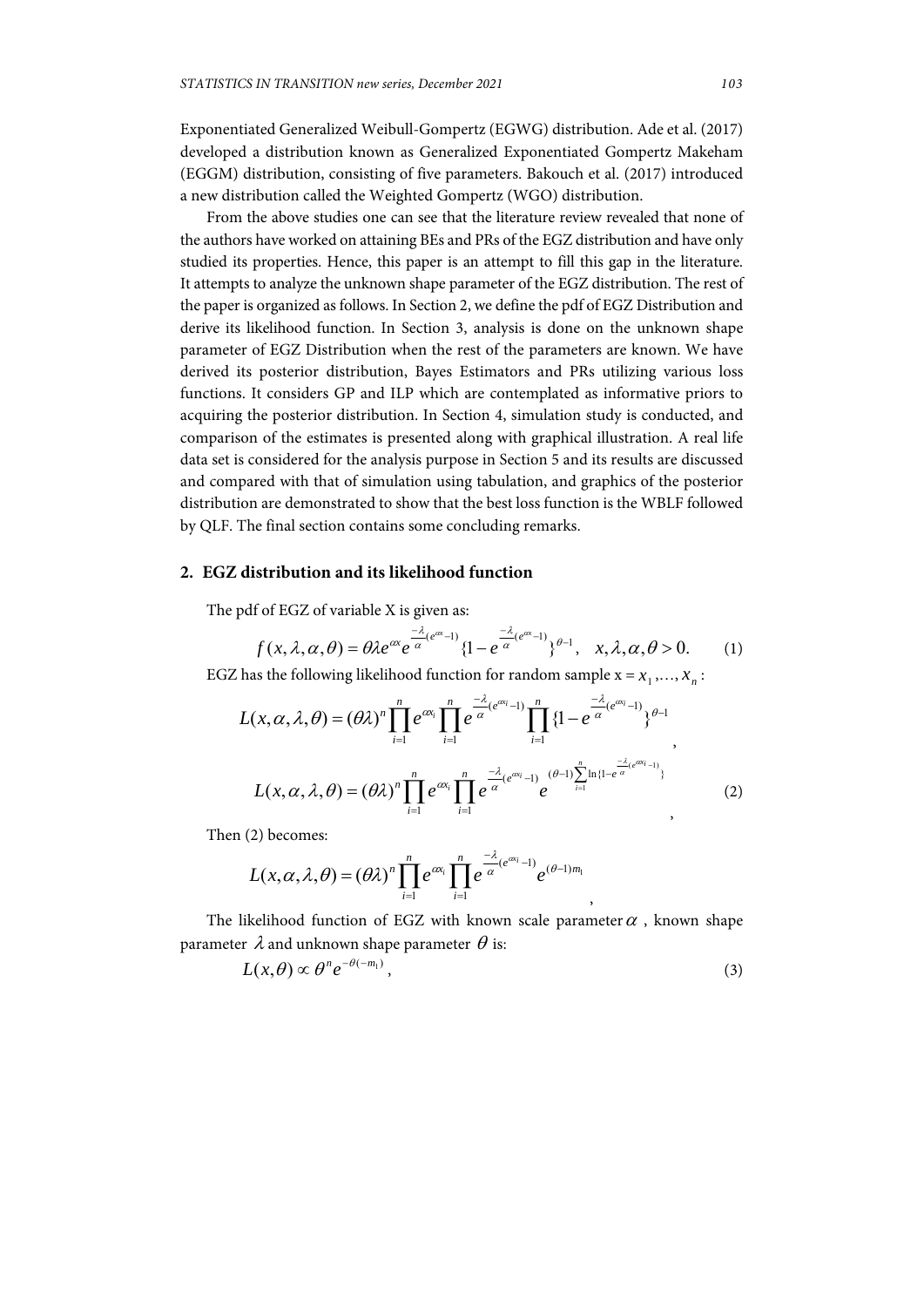where, 
$$
m_1 = \sum_{i=1}^n \ln\{1 - e^{\frac{-\lambda}{\alpha}(e^{\alpha x_i} - 1)}\}.
$$

# **3. Analysis of shape parameter of EGZ distribution**

## **3.1 Posterior distribution using informative priors**

Here, in this subsection we consider GP and ILP which are contemplated as informative priors to acquiring the posterior distribution.

#### **3.1.1 Gamma prior**

The gamma prior of  $\theta$  with hyperparameters 'v' and 'w' is given by:

$$
p(\theta) = \frac{w^{\nu}}{\Gamma \nu} \theta^{\nu - 1} e^{-w\theta}, \qquad v, w, \theta > 0.
$$
 (4)

The posterior distribution using equations (3) and (4) is given by:

$$
p(\theta|\mathbf{x}) \propto \theta^{\nu-1} e^{-w\theta} \theta^n e^{-\theta(-m_1)},
$$
  
 
$$
p(\theta|\mathbf{x}) \propto \theta^{\Phi_2-1} e^{-\theta \Psi_2},
$$

where,  $\Phi_2 = v + n$  and  $\Psi_2 = w - m_1$ .

which is the density kernel of gamma distribution having parameters  $\Phi_2$  and  $\Psi_2$ .

Hence, the posterior distribution  $\theta$ **x** is Gamma ( $\Phi$ <sub>2</sub>,  $\Psi$ <sub>2</sub>).

#### **3.1.2 Inverse levy prior**

The inverse Levy prior of  $\theta$  with hyperparameter '*c*' is given by:

$$
p(\theta) = \sqrt{\frac{c}{2\pi}} \theta^{-\frac{1}{2}} e^{-\frac{c\theta}{2}}, \qquad c, \theta > 0.
$$
 (5)

The posterior distribution using equations (3) and (5) is given by:

$$
p(\theta|\mathbf{x}) \propto \theta^{\frac{-1}{2}} e^{\frac{-c\theta}{2}} \theta^n e^{-\theta(-m_1)},
$$
  
\n
$$
p(\theta|\mathbf{x}) \propto \theta^{\Phi_3-1} e^{-\theta V_3},
$$
  
\n
$$
\Phi_3 = n + \frac{1}{2} \qquad \Psi_3 = \frac{c}{2} - m_1.
$$

where,

which is the density kernel of gamma distribution having parameters  $\Phi_3$  and  $\Psi_3$ .

Hence, the posterior distribution  $\theta$ **x** is Gamma ( $\Phi_3$ ,  $\Psi_3$ ).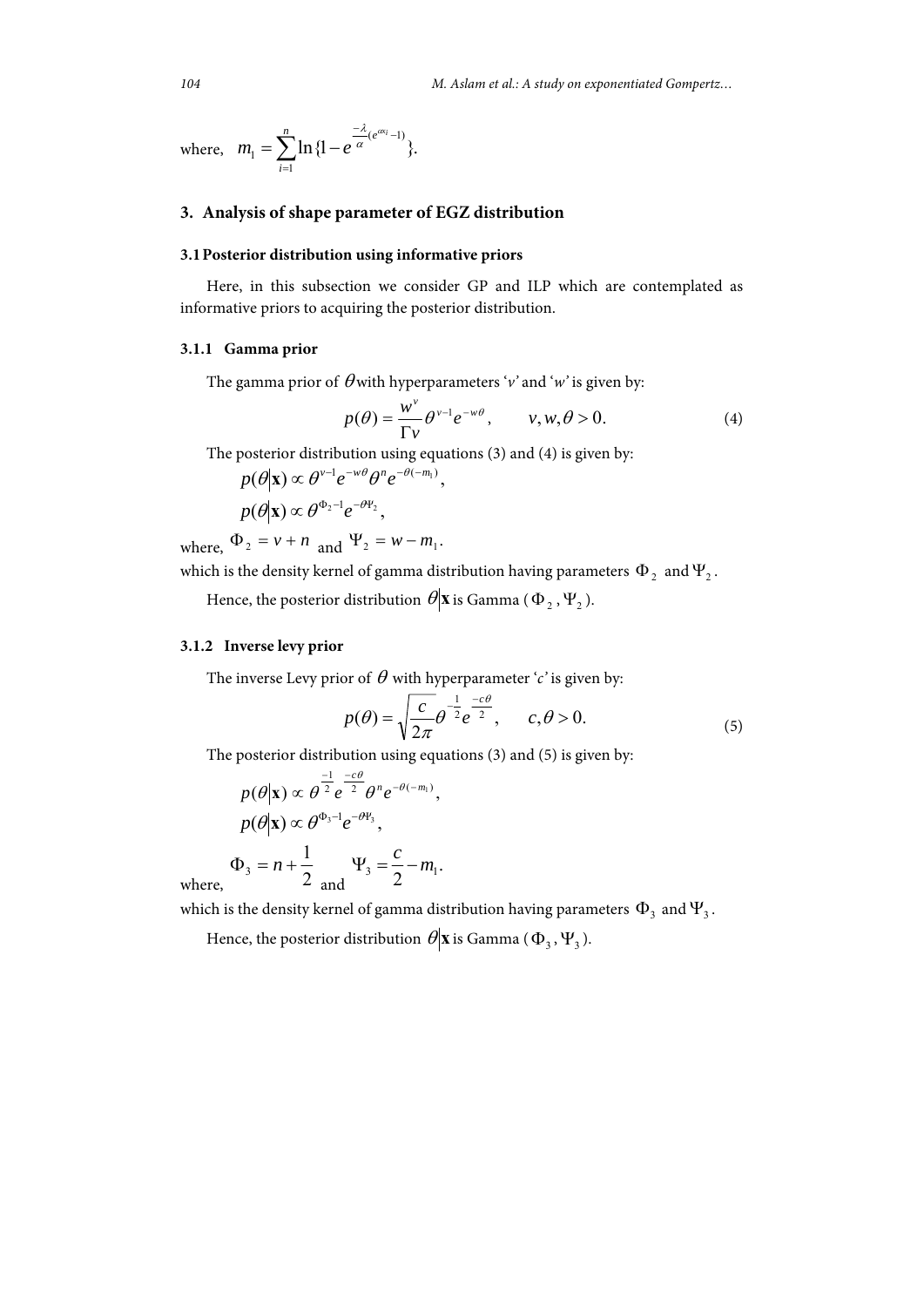# **3.2. BEs and PRs under different loss functions**

The general expressions for loss functions along with the expressions of their Bayes Estimators and PRs are given as follows.

#### **3.2.1 Squared error loss function**

The expression for squared error loss function is given as:

$$
L(\theta, \theta^*) = (\theta - \theta^*)^2,\tag{6}
$$

The Bayes estimator and posterior risk of SELF are:

$$
\theta^* = E_{\theta|\mathbf{x}}(\theta), \qquad \rho(\theta^*) = E_{\theta|\mathbf{x}}(\theta)^2 - \{E_{\theta|\mathbf{x}}(\theta)\}^2. \tag{7}
$$

# **3.2.2 Weighted squared error loss function**

The expression for weighted squared error loss function is given as:

$$
L(\theta, \theta^*) = \frac{(\theta - \theta^*)^2}{\theta},
$$
\n(8)

The Bayes estimator and posterior risk of WSELF are:

$$
\theta^* = \{ E_{\theta | \mathbf{x}}(\theta^{-1}) \}^{-1}, \qquad \rho(\theta^*) = E_{\theta | \mathbf{x}}(\theta) - \{ E_{\theta | \mathbf{x}}(\theta^{-1}) \}^{-1}.
$$
 (9)

#### **3.2.3 Precautionary loss function**

The expression for precautionary loss function is given as:

$$
L(\theta, \theta^*) = \frac{(\theta - \theta^*)^2}{\theta^*},
$$
\n(10)

The Bayes estimator and Posterior risk of PLF are:

$$
\theta^* = \sqrt{E_{\theta|\mathbf{x}}(\theta^2)}, \qquad \rho(\theta^*) = 2\{\sqrt{E_{\theta|\mathbf{x}}(\theta^2)} - E_{\theta|\mathbf{x}}(\theta)\}.
$$
 (11)

### **3.2.4 Weighted balance loss function**

The expression for weighted balance loss function is given as:

$$
L(\theta, \theta^*) = \left(\frac{\theta - \theta^*}{\theta^*}\right)^2,\tag{12}
$$

The Bayes estimator and posterior risk of WBLF are:

$$
\theta^* = \frac{E_{\theta|\mathbf{x}}(\theta^2)}{E_{\theta|\mathbf{x}}(\theta)}, \qquad \rho(\theta^*) = 1 - \frac{\{E_{\theta|\mathbf{x}}(\theta)\}^2}{E_{\theta|\mathbf{x}}(\theta^2)}.
$$
\n(13)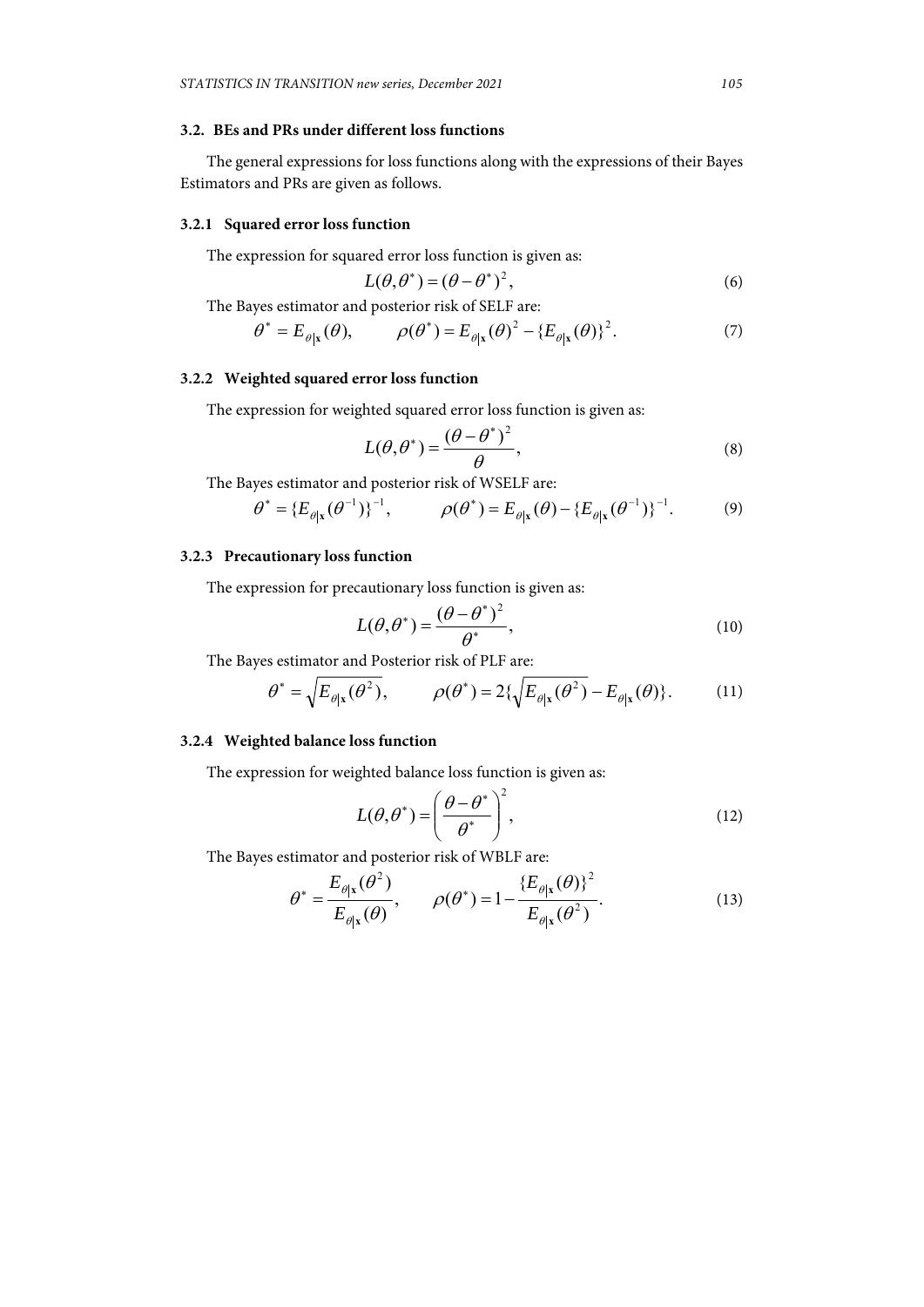#### **3.2.5 Quadratic loss function**

The expression for quadratic loss function is:

$$
L(\theta, \theta^*) = \left(\frac{\theta - \theta^*}{\theta}\right)^2,\tag{14}
$$

The Bayes estimator and posterior risk of QLF are:

$$
\theta^* = \frac{E_{\theta|\mathbf{x}}(\theta^{-1})}{E_{\theta|\mathbf{x}}(\theta^{-2})}, \qquad \rho(\theta^*) = 1 - \frac{\{E_{\theta|\mathbf{x}}(\theta^{-1})\}^2}{E_{\theta|\mathbf{x}}(\theta^{-2})}.
$$
 (15)

# **3.3. Expressions for BEs and PRs under different loss functions**

This section derives and summarize the expressions for BEs and PRs under SELF in the presence of priors based on GP and ILP distributions. This is done in tabular form below in Tables 3.1. to 3.5., which represent five loss functions, respectively.

**Table 3.1.** Expressions for BEs and PRs under SELF

| Priors | <b>BEs</b> | PRs                                                                                                                                                                                                                                             |
|--------|------------|-------------------------------------------------------------------------------------------------------------------------------------------------------------------------------------------------------------------------------------------------|
|        |            | GP $(v+n)\left[w-\sum_{i=1}^{n}\ln\left\{1-e^{\frac{-\lambda}{\alpha}(e^{\alpha t}-1)}\right\}\right]^{-1}\left[v+n\right)\left\{w-\sum_{i=1}^{n}\ln[1-e^{\frac{-\lambda}{\alpha}(e^{\alpha t}-1)}]\right\}^{-2}$                               |
|        |            | $\text{ILP} \quad \left(2n+1\right)\left[c-2\sum_{i=1}^{n}\ln\left\{1-e^{\frac{-\lambda}{\alpha}(e^{\alpha x_i}-1)}\right\}\right]^{-1} \quad 2(2n+1)\left\{c-2\sum_{i=1}^{n}\ln[1-e^{\frac{-\lambda}{\alpha}(e^{\alpha x_i}-1)}]\right\}^{-2}$ |

|  | Table 3.2. Expressions for BEs and PRs under WSELF |  |  |  |
|--|----------------------------------------------------|--|--|--|
|--|----------------------------------------------------|--|--|--|

| Priors | <b>BEs</b>                                                                                                                                                                                                                                      | <b>PRs</b> |
|--------|-------------------------------------------------------------------------------------------------------------------------------------------------------------------------------------------------------------------------------------------------|------------|
| GP     | $\left[(v+n-1)\left[w-\sum_{i=1}^{n}\ln\left\{1-e^{\frac{-\lambda}{\alpha}(e^{\alpha x_i}-1)}\right\}\right]^{-1}\right] \left[w-\sum_{i=1}^{n}\ln\left\{1-e^{\frac{-\lambda}{\alpha}(e^{\alpha x_i}-1)}\right\}\right]^{-1}$                   |            |
| ILP    | $\left[ (2n-1) \left[ c-2 \sum_{i=1}^{n} \ln \left\{ 1-e^{\frac{-\lambda}{\alpha}(e^{\alpha i}-1)} \right\} \right]^{-1} \right] (2) \left[ c-2 \sum_{i=1}^{n} \ln \left\{ 1-e^{\frac{-\lambda}{\alpha}(e^{\alpha i}-1)} \right\} \right]^{-1}$ |            |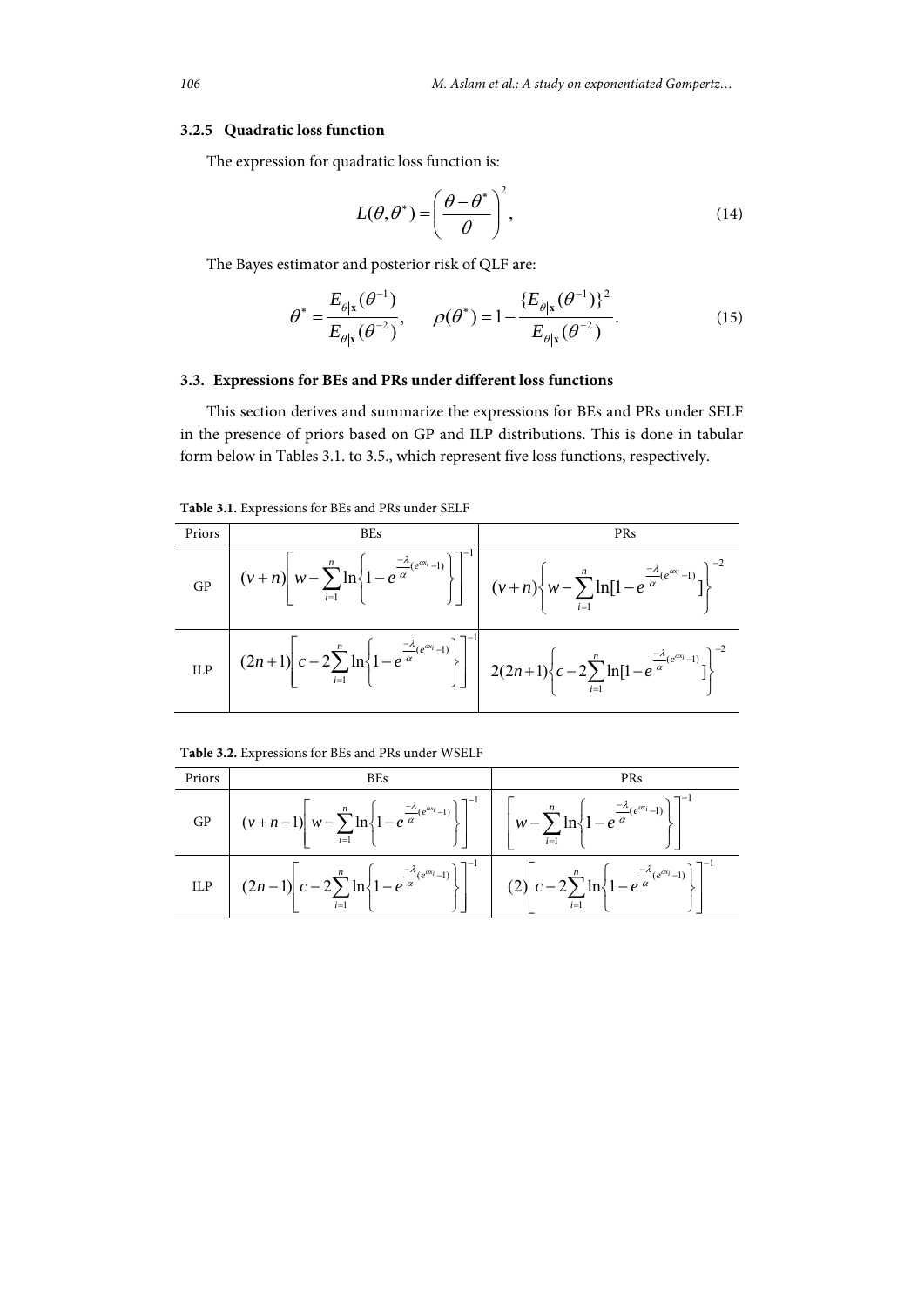| Priors | Bes | <b>PRs</b>                                                                                                                                                                                                                                                                                             |
|--------|-----|--------------------------------------------------------------------------------------------------------------------------------------------------------------------------------------------------------------------------------------------------------------------------------------------------------|
| GP     |     | $\left[\left. \left(\sqrt{(v+n)(v+n+1)}\right) w - \sum_{i=1}^n \ln \left\{1-e^{\frac{-\lambda}{\alpha} (e^{\alpha v_i}-1)}\right\}\right]^{-1} \ \left[ \ \ 2\left(\sqrt{(v+n)(v+n+1)}-(v+n)\right) w - \sum_{i=1}^n \ln \left\{1-e^{\frac{-\lambda}{\alpha} (e^{\alpha v_i}-1)}\right\}\right]^{-1}$ |
| ILP    |     | $\left[\sqrt{(2n+1)(2n+3)}\right]c-2\sum_{i=1}^{n}\ln\left\{1-e^{\frac{-\lambda}{\alpha}(e^{\alpha v}-1)}\right\}\right]^{-1}$ $\left[2\left(\sqrt{(2n+1)(2n+3)}-(2n+1)\right)c-2\sum_{i=1}^{n}\ln\left\{1-e^{\frac{-\lambda}{\alpha}(e^{\alpha v}-1)}\right\}\right]^{-1}$                            |

**Table 3.3.** Expressions for BEs and PRs under PLF

#### **Table 3.4.** Expressions for BEs and PRs under WBLF

| Priors | <b>Bes</b>                                                                                            | <b>PRs</b>     |
|--------|-------------------------------------------------------------------------------------------------------|----------------|
| GP     | $(v+n+1)$ $w-\sum_{i=1}^{n} \ln \left\{1-e^{\frac{-\lambda}{\alpha}(e^{\alpha x}-1)}\right\}$         | $(v+n+1)^{-1}$ |
| ILP    | $(2n+3)\left c-2\sum_{i=1}^{n}\ln\left\{1-e^{\frac{-\lambda}{\alpha}(e^{\alpha i}-1)}\right\}\right $ | $2(2n+3)^{-1}$ |

**Table 3.5.** Expressions for BEs and PRs under QLF

| Priors     | <b>Bes</b>                                                                                                                   | PRs            |
|------------|------------------------------------------------------------------------------------------------------------------------------|----------------|
| GP         | $(v+n-2)\left(w-\sum_{i=1}^{n}\ln\left\{1-e^{\frac{-\lambda}{\alpha}(e^{\alpha x}-1)}\right\}\right]^{-1}$                   | $(v+n-1)^{-1}$ |
| <b>ILP</b> | $\left[ (2n-3) \left[ c-2 \sum_{i=1}^{n} \ln \left\{ 1-e^{\frac{-\lambda}{\alpha} (e^{\alpha t_i}-1)} \right\} \right]^{-1}$ | $2(2n-1)^{-1}$ |

## **4. Simulation study**

In this section, we conduct a simulation study using the expression of the loss functions from above tables, which are obtained by the BEs and PRs for the shape parameter  $\theta$ , using two informative priors, namely: GP and ILP, under **five** different loss functions, namely SELF, WSELF, PLF, WBLF and QLF. Various sample sizes such as 20, 30,100, 300, 500, 1000 are used for simulation purposes, taking 10,000 replications in 'R'. Several values of the scale and shape parameters are considered.  $\alpha$ is taken as 2,  $\lambda$  is taken as 1 and 3 and  $\theta$  is taken as 1, 2 and 3. The estimated values of the parameters for all BEs and PRs are tabulated in Table 4.1. below. It is important to note that corresponding to selected samples of GP's and ILP's values are given. BEs are without parenthesis while estimates of PRs are enclosed in parenthesis for each prior and loss function under different sample sizes.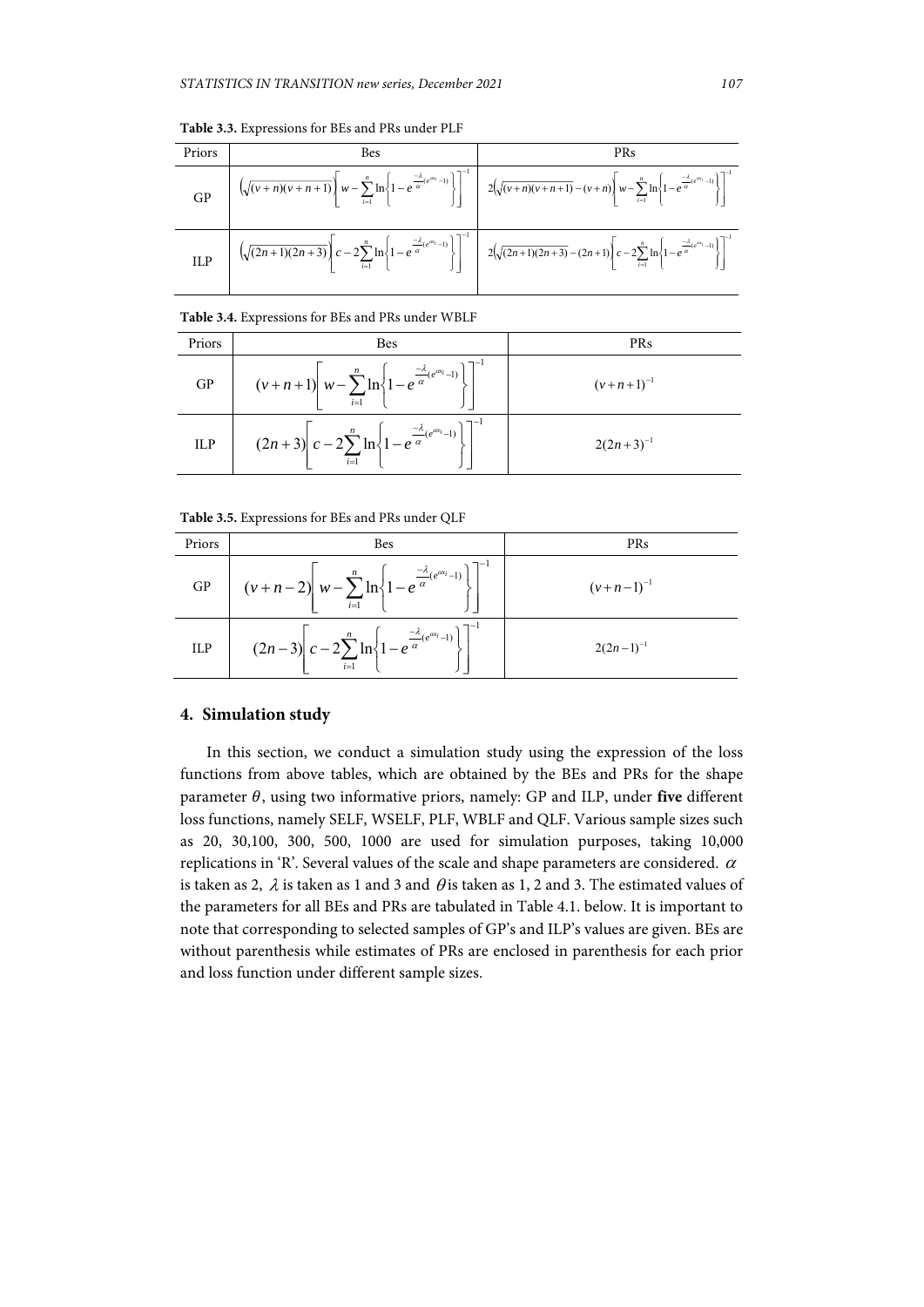Note from the above table, as the sample size, n, increases then the GP and ILP of BE also goes up but PRs decreases. Similarly, once we change the value of  $\theta$ =1 to  $\theta$ =2 GP of BE and ILP follow the similar pattern with one exception. The same pattern is observed from the graphics demonstration via Bayes estimates and posterior risks for selected values of  $\alpha$ ,  $\lambda$ ,  $w$ ,  $v$ , and  $\theta$  given below in graphs Figures 4.1. to fig. 4.5. and figures 5.1. to 5.3. Rest of the graphs are not presented due to similar observations.

| Priors                 | $\alpha$ =2, $\lambda$ =1, $\theta$ =1, $\nu$ =1, $w$ =1 <sub>, <math>c</math></sub> =1 |             |            |                                                                                |            |           |
|------------------------|-----------------------------------------------------------------------------------------|-------------|------------|--------------------------------------------------------------------------------|------------|-----------|
| $\cal N$               | 20                                                                                      | 30          | 100        | 300                                                                            | 500        | 1000      |
| <b>GP</b>              | 0.97626                                                                                 | 0.97803     | 0.98101    | 1.02273                                                                        | 1.08835    | 1.12402   |
|                        | (0.056405)                                                                              | (0.03374)   | (0.012509) | (0.00316)                                                                      | (0.00192)  | (0.00095) |
| ILP                    | 0.82894                                                                                 | 0.94924     | 0.979703   | 0.99385                                                                        | 1.04427    | 1.45631   |
|                        | (0.10345)                                                                               | (0.02252)   | (0.00896)  | (0.00362)                                                                      | (0.00197)  | (0.00095) |
| Priors                 |                                                                                         |             |            | $\alpha$ =2, $\lambda$ =1, $\theta$ =2, $\nu$ =1, $w$ = 1 <sub>,</sub> $c$ = 1 |            |           |
| <b>GP</b>              | 2.34054                                                                                 | 2.22234     | 2.08343    | 2.03552                                                                        | 1.91313    | 1.88565   |
|                        | (0.26086)                                                                               | (0.15931)   | (0.04102)  | (0.01181)                                                                      | (0.007305) | (0.00433) |
| ILP                    | 2.12046                                                                                 | 2.09176     | 1.97831    | 1.89975                                                                        | 1.88035    | 1.81055   |
|                        | (0.159907)                                                                              | (0.11592)   | (0.04474)  | (0.01201)                                                                      | (0.00781)  | (0.00437) |
| Priors                 |                                                                                         |             |            | $\alpha = 2$ , $\lambda = 1$ , $\theta = 3$ , $\nu = 1$ , $w = 1$ , $c = 1$    |            |           |
| $\mathbf{G}\mathbf{P}$ | 2.65453                                                                                 | 2.67769     | 2.84175    | 2.99406                                                                        | 3.01425    | 3.05168   |
|                        | (0.33554)                                                                               | (0.23129)   | (0.08995)  | (0.02682)                                                                      | (0.01858)  | (0.00895) |
| ILP                    | 2.62072                                                                                 | 2.85344     | 2.86699    | 2.88619                                                                        | 2.93718    | 3.17466   |
|                        | (0.39717)                                                                               | (0.27311)   | (0.10028)  | (0.02285)                                                                      | (0.01642)  | (0.00862) |
| Priors                 |                                                                                         |             |            | $\alpha$ =2, $\lambda$ =3, $\theta$ =1, $\nu$ =1, $w$ = 1, $c$ = 1             |            |           |
| <b>GP</b>              | 0.74424                                                                                 | 0.84441     | 0.858404   | 1.01196                                                                        | 1.03065    | 1.04442   |
|                        | (0.02637)                                                                               | (0.0230009) | (0.00729)  | (0.00352)                                                                      | (0.00217)  | (0.00102) |
| ILP                    | 0.65127                                                                                 | 0.92084     | 0.94216    | 0.97597                                                                        | 1.02088    | 1.03285   |
|                        | (0.04646)                                                                               | (0.013906)  | (0.00843)  | (0.00295)                                                                      | (0.00208)  | (0.00106) |
| Priors                 |                                                                                         |             |            | $\alpha$ =2, $\lambda$ =3, $\theta$ =2, $\nu$ =1, $w$ =1, $c$ = 1              |            |           |
| GP                     | 1.720105                                                                                | 1.85295     | 1.98521    | 1.99369                                                                        | 2.03254    | 2.17628   |
|                        | (0.22553)                                                                               | (0.09544)   | (0.03399)  | (0.01309)                                                                      | (0.00824)  | (0.00397) |
| ILP                    | 1.83514                                                                                 | 1.90751     | 1.91639    | 2.00648                                                                        | 2.05984    | 2.27661   |
|                        | (0.17915)                                                                               | (0.16993)   | (0.03351)  | (0.01411)                                                                      | (0.00726)  | (0.00402) |
| Priors                 |                                                                                         |             |            | $\alpha$ =2, $\lambda$ =3, $\theta$ =3, $\nu$ =1, $w$ =1, $c$ =1               |            |           |
| GP                     | 2.49229                                                                                 | 2.74402     | 2.79417    | 2.94542                                                                        | 3.11463    | 3.215501  |
|                        | (0.35855)                                                                               | (0.20037)   | (0.077301) | (0.03222)                                                                      | (0.02063)  | (0.00866) |
| ILP                    | 2.23795                                                                                 | 2.727302    | 2.73206    | 3.00286                                                                        | 3.29053    | 3.88547   |
|                        | (0.364107)                                                                              | (0.16421)   | (0.15021)  | (0.03603)                                                                      | (0.01486)  | (0.00901) |
| Priors                 |                                                                                         |             |            | $\alpha$ = 2, $\lambda$ = 1, $\theta$ = 1, $\nu$ = 1, $w$ = 2, $c$ = 2         |            |           |
| GP                     | 0.87387                                                                                 | 0.90072     | 0.90842    | 0.95581                                                                        | 0.98606    | 1.01198   |
|                        | (0.04876)                                                                               | (0.02463)   | (0.00817)  | (0.00269)                                                                      | (0.00182)  | (0.00097) |
| <b>ILP</b>             | 1.20682                                                                                 | 1.17785     | 1.05607    | 0.98644                                                                        | 0.98438    | 0.96682   |
|                        | (0.06767)                                                                               | (0.03656)   | (0.01449)  | (0.00311)                                                                      | (0.00193)  | (0.00097) |

**Table 4.1.** BEs and PRs under SELF using various priors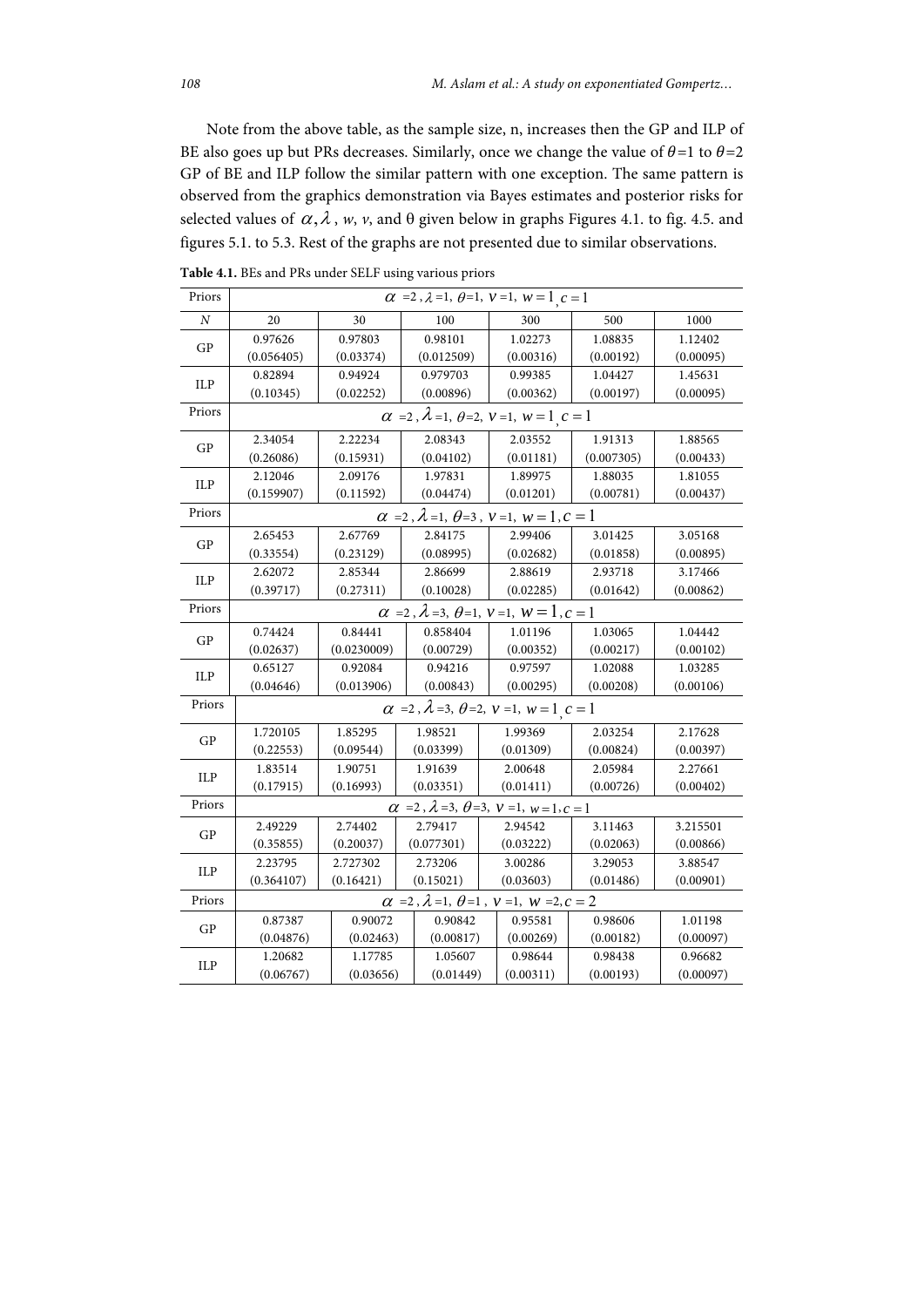## **Simulation Results' Graphs**



**Figure 4.1.** Graphs of BEs and PRs for GP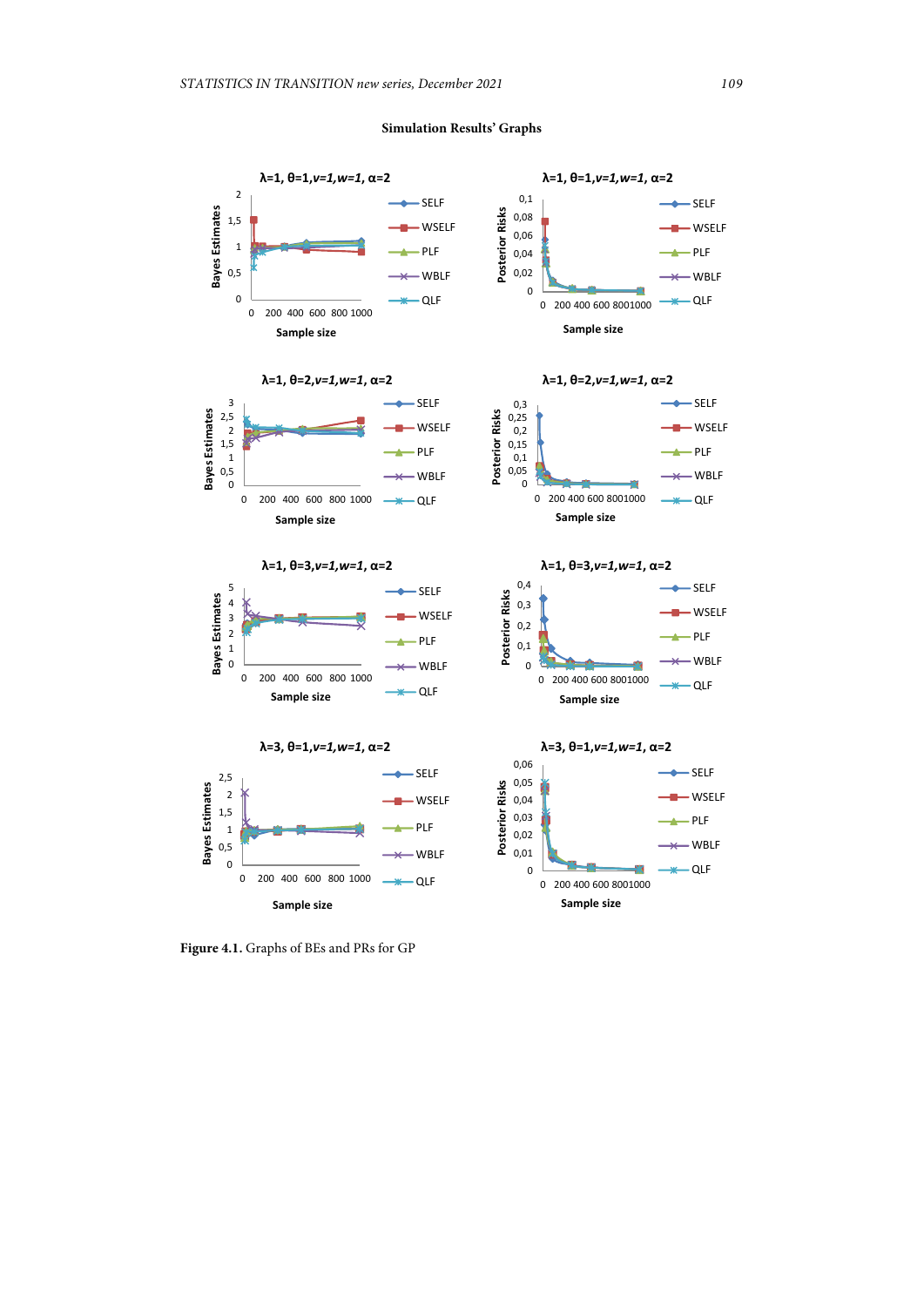

**Figure 4.2.** Graphs of BEs and PRs for GP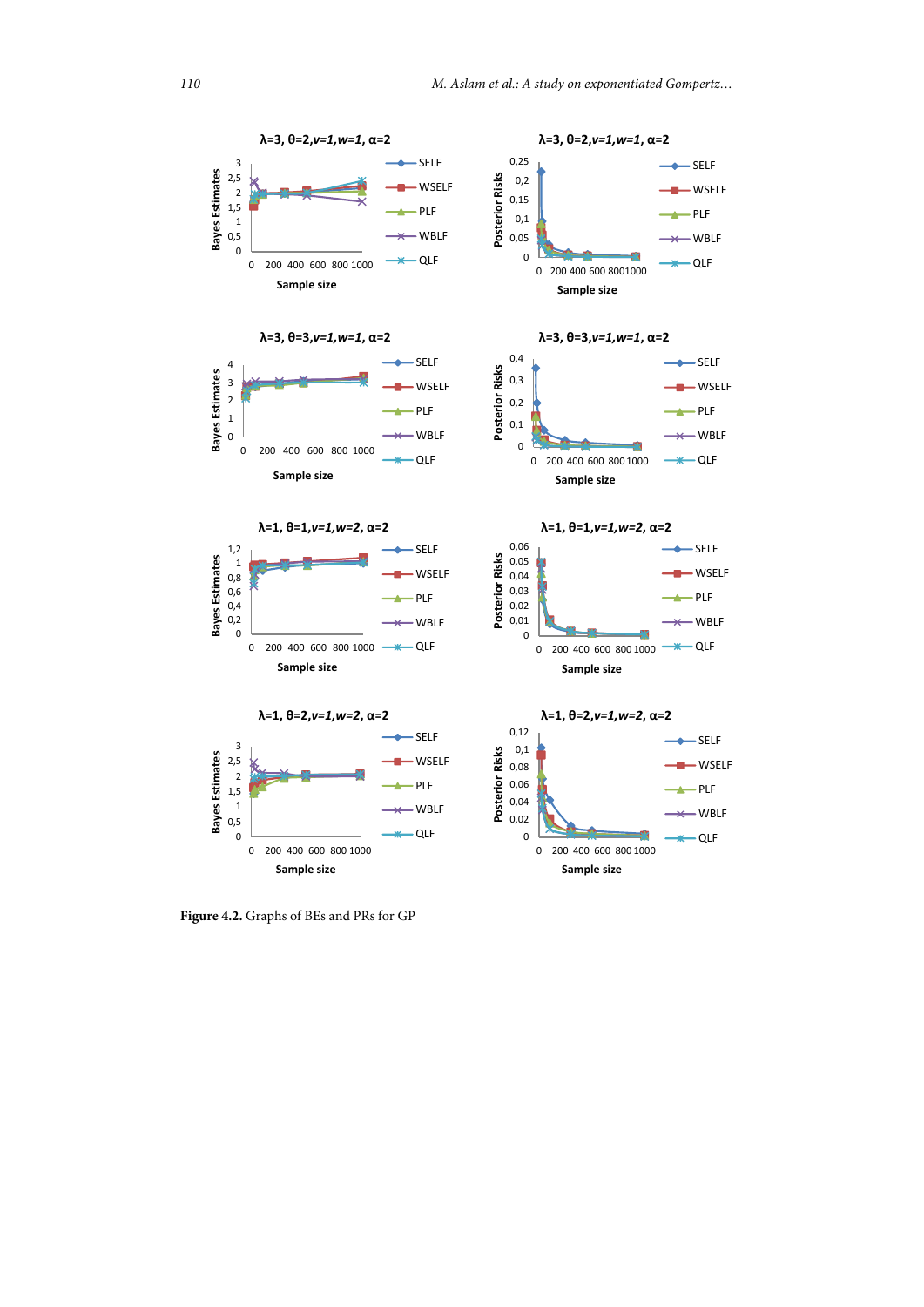

**Figure 4.3.** Graphs of BEs and PRs for GP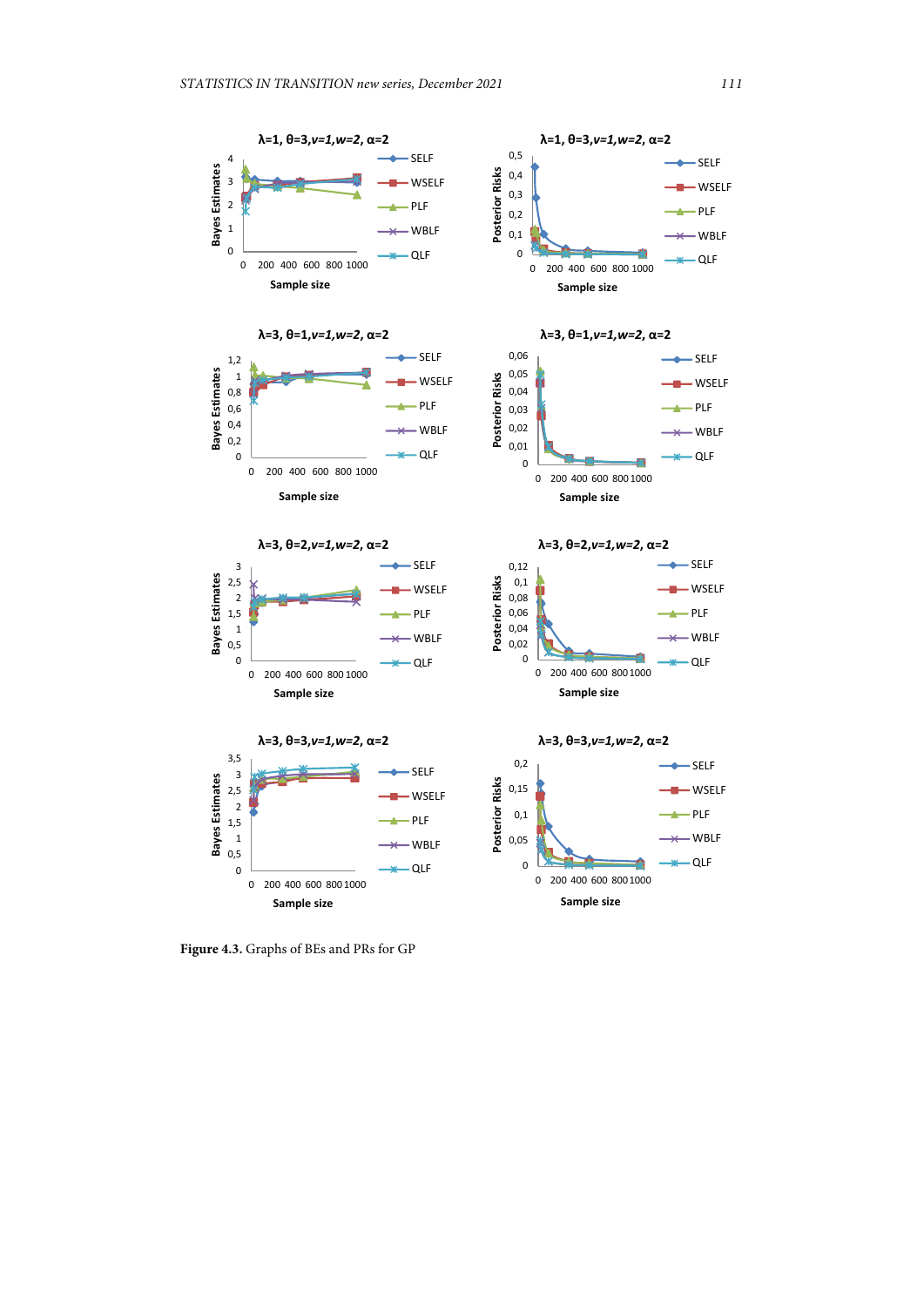

**Figure 4.4.** Graphs of BEs and PRs for GP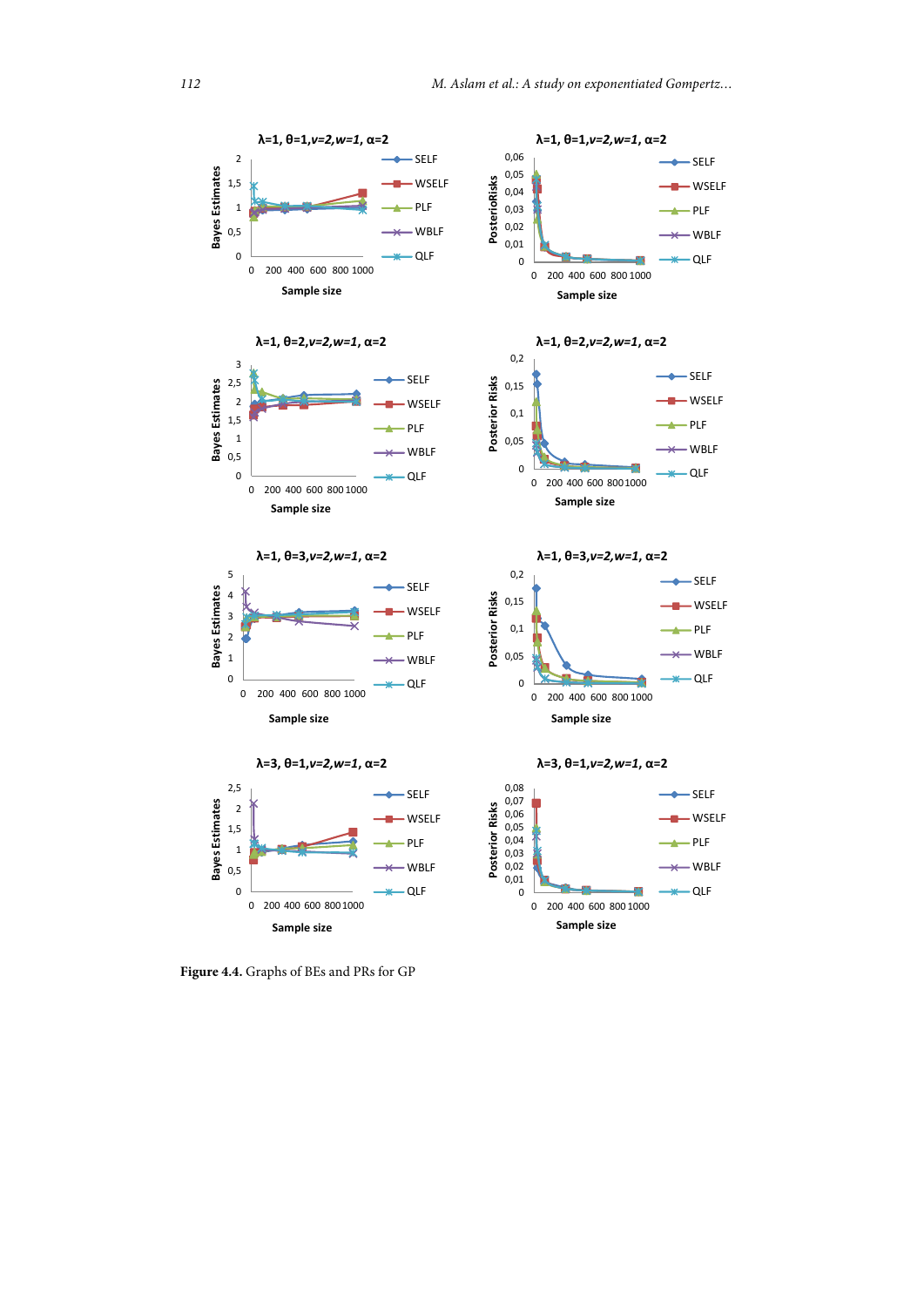

**Figure 4.5.** Graphs of BEs and PRs for GP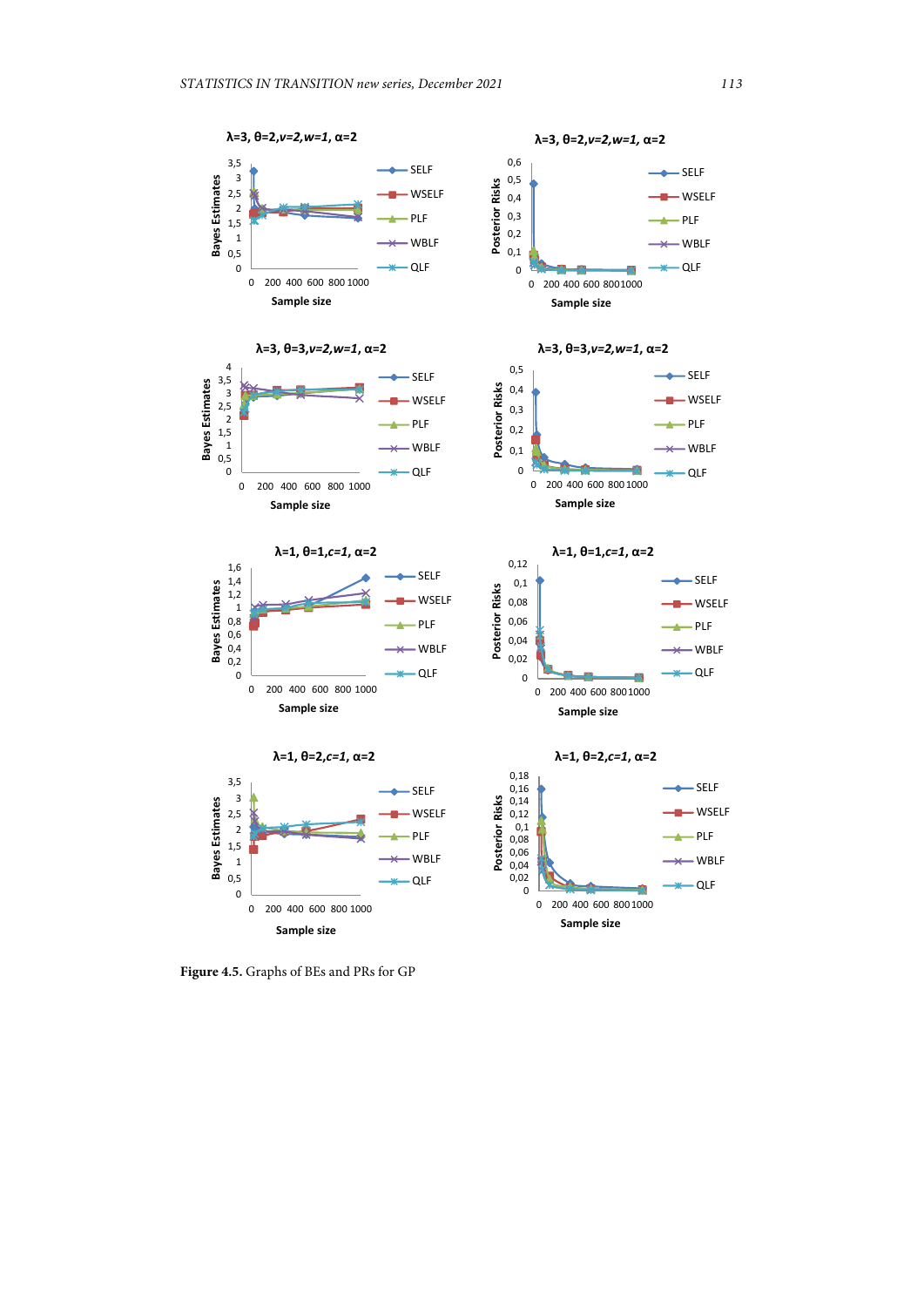# **5. Examining a real-life data set**

The data set consists of 50 observations of lifetimes of devices as given in Gohary et al. (2013). These are given below for the ready reference of the readers.

0.1, 0.2, 1, 1, 1, 1, 1, 2, 3, 6, 7, 11, 12, 18, 18, 18, 18, 18, 21, 32, 36, 40, 45, 46, 47, 50, 55, 60, 63, 63, 67, 67, 67, 67, 72, 75, 79, 82, 82, 83, 84, 84, 84, 85, 85, 85, 85, 85, 86, 86.

The various values of the BEs, PRs for parameter  $\theta$  for selected values of  $\alpha$ ,  $\lambda$ ,  $\nu$ ,  $w$  and  $c$  are tabulated in Tables 5.1. to 5.6. for two priors and five loss functions. The WBLF loss function highlighted in bold indicate the prefer priors.

| Prior | Loss Functions |             |              |          |             |            |  |
|-------|----------------|-------------|--------------|----------|-------------|------------|--|
|       |                | <b>SELF</b> | <b>WSELF</b> | PLF      | <b>WBLF</b> | <b>OLF</b> |  |
| GP    | <b>BEs</b>     | 10.22408    | 10.02361     | 10.32383 | 10.42455    | 9.82313    |  |
|       | <b>PRs</b>     | 2.04964     | 0.200472     | 0.19949  | 0.01923     | 0.02000    |  |
| ILP   | <b>BEs</b>     | 11.25167    | 11.02886     | 11.36252 | 11.47447    | 10.80606   |  |
|       | <b>PRs</b>     | 2.50693     | 0.222805     | 0.22171  | 0.01941     | 0.020202   |  |

**Table 5.1.** BEs and PRs for parameter  $\theta$  when  $\alpha = 2$ ,  $\lambda = 1$ ,  $\nu = 1$ ,  $\nu = 1$ ,  $c = 1$ 

**Table 5.2.** BEs and PRs for parameter  $\theta$  when  $\alpha = 2$ ,  $\lambda = 1$ ,  $v = 1$ ,  $w = 2$ ,  $c = 2$ 

| Prior | Loss Functions |             |         |            |             |          |  |
|-------|----------------|-------------|---------|------------|-------------|----------|--|
|       |                | <b>SELF</b> | WSELF   | <b>PLF</b> | <b>WBLF</b> | QLF      |  |
| GP    | <b>BEs</b>     | 8.51671     | 8.34972 | 8.59980    | 8.683709    | 8.18272  |  |
|       | <b>PRs</b>     | 1.42224     | 0.16699 | 0.16618    | 0.01923     | 0.02000  |  |
| ILP   | <b>BEs</b>     | 10.12384    | 9.92337 | 10.22359   | 10.32432    | 9.72289  |  |
|       | <b>PRs</b>     | 2.02954     | 0.20047 | 0.19948    | 0.01941     | 0.020202 |  |

**Table 5.3.** BEs and PRs for parameter  $\theta$  when  $\alpha = 2$ ,  $\lambda = 1$ ,  $\nu = 2$ ,  $w = 1$ ,  $c = 3$ 

| Prior | Loss Functions |             |              |            |             |            |  |
|-------|----------------|-------------|--------------|------------|-------------|------------|--|
|       |                | <b>SELF</b> | <b>WSELF</b> | <b>PLF</b> | <b>WBLF</b> | <b>OLF</b> |  |
| GP    | <b>BEs</b>     | 10.42455    | 10.22408     | 10.52431   | 10.62502    | 10.02361   |  |
|       | <b>PRs</b>     | 2.08983     | 0.20047      | 0.199517   | 0.01886     | 0.019607   |  |
| ILP   | <b>BEs</b>     | 9.20151     | 9.01931      | 9.29217    | 9.38372     | 8.837102   |  |
|       | PRs            | 1.67659     | 0.182208     | 0.18131    | 0.01941     | 0.020202   |  |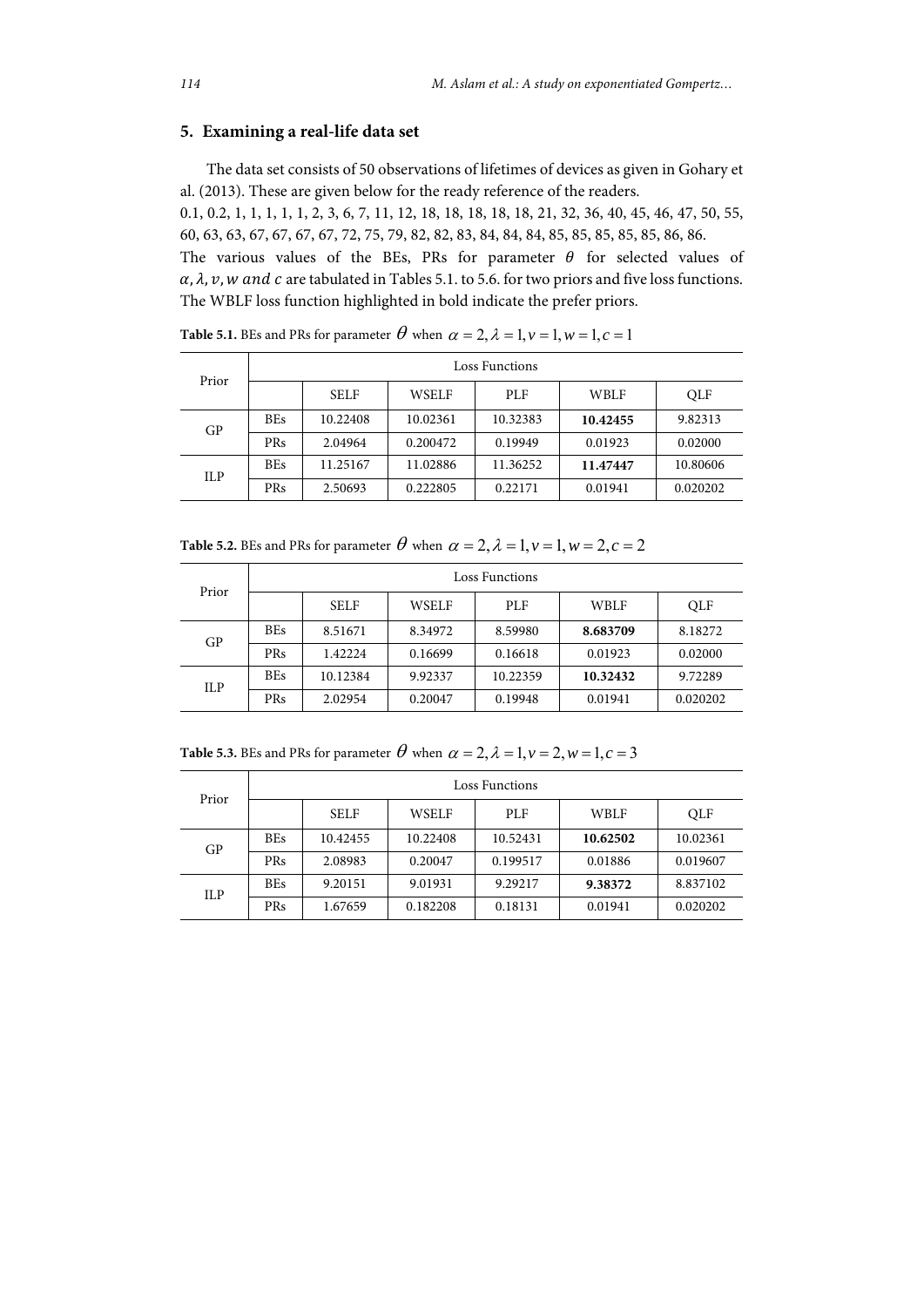| Prior | Loss Functions |             |              |            |             |            |  |
|-------|----------------|-------------|--------------|------------|-------------|------------|--|
|       |                | <b>SELF</b> | <b>WSELF</b> | <b>PLF</b> | <b>WBLF</b> | <b>OLF</b> |  |
| GP    | <b>BEs</b>     | 17.49828    | 17.15517     | 17.669     | 17.84138    | 16.81207   |  |
|       | PRs            | 6.00372     | 0.343103     | 0.34143    | 0.01923     | 0.02000    |  |
| ILP   | <b>BEs</b>     | 20.91467    | 20.50052     | 21.12073   | 21.32883    | 20.08637   |  |
|       | PRs            | 8.66185     | 0.41415      | 0.41212    | 0.01941     | 0.020202   |  |

**Table 5.4.** BEs and PRs for parameter  $\theta$  when  $\alpha = 2$ ,  $\lambda = 3$ ,  $\nu = 1$ ,  $w = 1$ ,  $c = 1$ 

**Table 5.5.** BEs and PRs for parameter  $\theta$  when  $\alpha = 2$ ,  $\lambda = 3$ ,  $\nu = 1$ ,  $w = 2$ ,  $c = 2$ 

| Prior | Loss Functions |             |              |            |             |            |  |
|-------|----------------|-------------|--------------|------------|-------------|------------|--|
|       |                | <b>SELF</b> | <b>WSELF</b> | <b>PLF</b> | <b>WBLF</b> | <b>OLF</b> |  |
| GP    | <b>BEs</b>     | 13.02824    | 12.77279     | 13.15535   | 13.2837     | 12.51733   |  |
|       | <b>PRs</b>     | 3.32813     | 0.25545      | 0.25421    | 0.01923     | 0.02000    |  |
| ILP   | <b>BEs</b>     | 17.32673    | 16.98362     | 17.49744   | 17.66983    | 16.64052   |  |
|       | <b>PRs</b>     | 5.94486     | 0.343103     | 0.34142    | 0.01941     | 0.020202   |  |

**Table 5.6.** BEs and PRs for parameter  $\theta$  when  $\alpha = 2$ ,  $\lambda = 3$ ,  $\nu = 2$ ,  $w = 1$ ,  $c = 3$ 

| Prior | Loss Functions |             |              |            |             |            |
|-------|----------------|-------------|--------------|------------|-------------|------------|
|       |                | <b>SELF</b> | <b>WSELF</b> | <b>PLF</b> | <b>WBLF</b> | <b>OLF</b> |
| GP    | <b>BEs</b>     | 17.84138    | 17.49828     | 18.01212   | 18.18448    | 17.15517   |
|       | PRs            | 6.12144     | 0.343103     | 0.34146    | 0.01886     | 0.019607   |
| ILP   | <b>BEs</b>     | 14.78955    | 14.49669     | 14.93527   | 15.08241    | 14.20383   |
|       | PRs            | 4.331304    | 0.29286      | 0.29142    | 0.01941     | 0.020202   |

## **5.1. Analysis of real-life data set**

From the above tables we can see that WBLF is the best and most preferable loss function under all the priors since it has the lowest PRs followed by QLF, both the loss functions having a minute difference in their PRs. Also, SELF has the highest PRs making it the least preferable loss function. Moreover, the PRs are minimum for the values of hyperparameters (1, 2) of GP making it the most preferable prior and pair to be used. Additionally, WBLF and QLF have same PRs for all values of  $\alpha$ ,  $\lambda$ . The only difference comes for GP for the values of hyperparameters (2,1), where the value of hyper-parameter '*v'* changes and gives a different risk. It can also be noticed that the results of simulation and the results for real life data are identical. These are demonstrated in the graphs below in Fig. 5.1. to 5.3. for various values of  $v$  and  $w$ .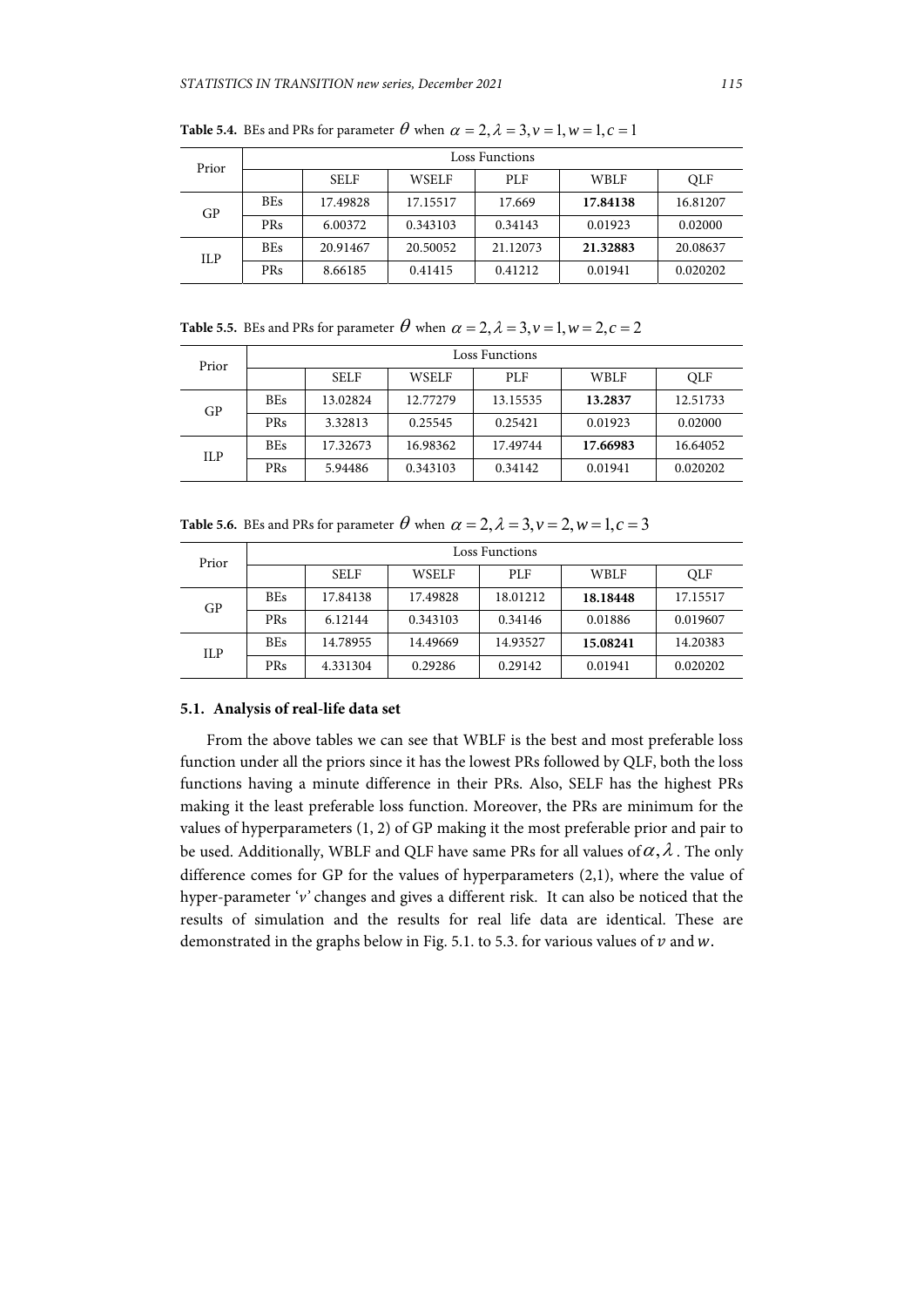**Posterior distribution graphs** 



**Figure 5.1.** Graph of posterior dist. For GP when  $v = 1$ ,  $w = 1$  and  $v = 1$ ,  $w = 2$ 



**Figure 5.2.** Graph of posterior dist. For GP when  $v = 2$ ,  $w = 1$  and ILP for  $c = 1$ 



**Figure 5.3.** Graph of posterior dist. using ILP when  $c = 2$  and  $c = 3$ 

# **6. Concluding remarks**

This paper explores important properties of the EGZ distribution under Bayesian using two informative priors: GP and ILP. This is done under five selected loss functions. We observe that the best loss functions are WBLF followed by QLF. The simulated study and real-life data were used for various sample sizes with 10,000 replications. Several values of the scale and shape parameters are considered.  $\alpha$  is taken as 2,  $\lambda$  is taken as 1 and 3 and  $\theta$  is taken as 1, 2 and 3. We observe that as the sample size is extended, PR declines and BE comes nearest to the true value of shape parameter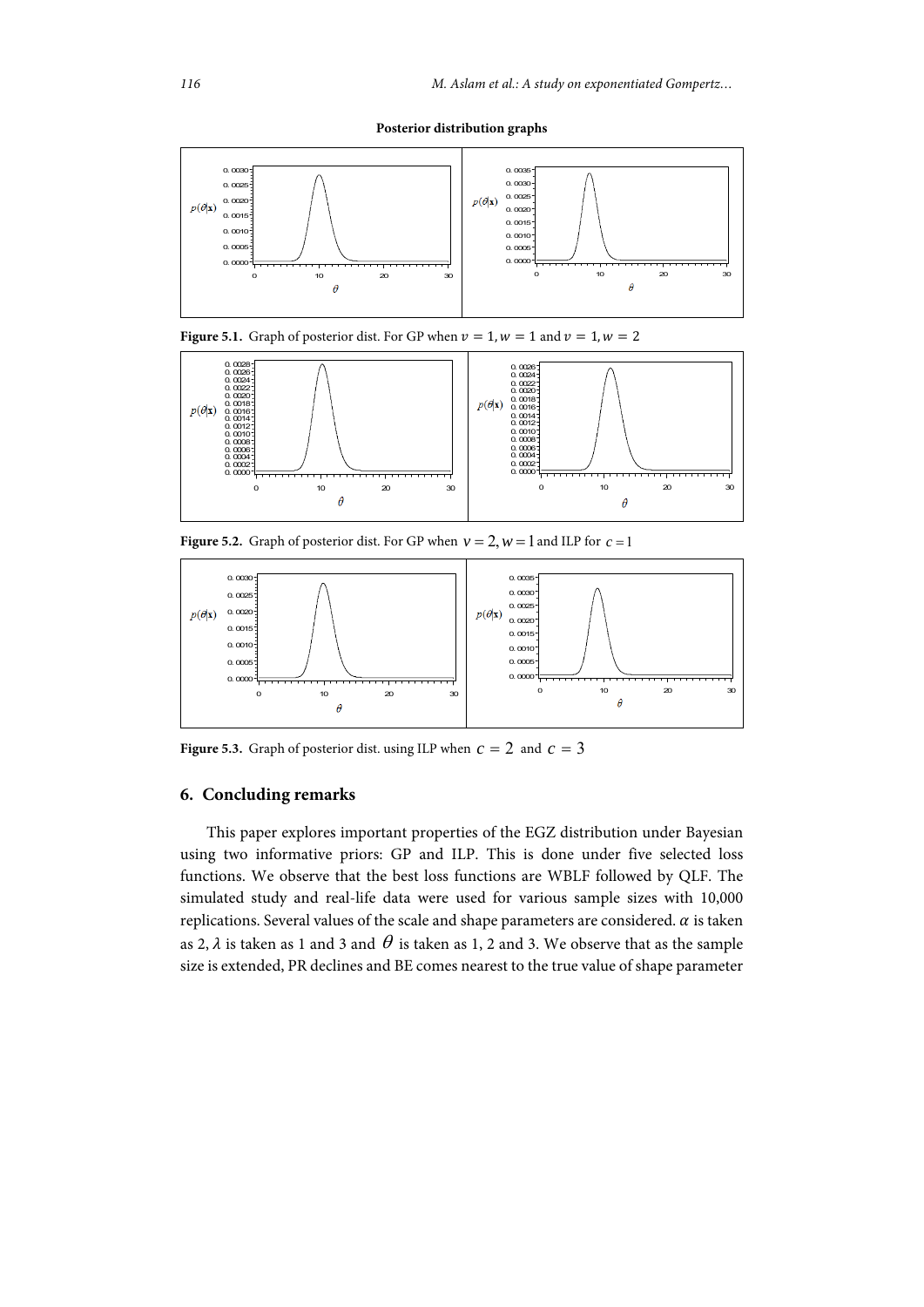$\theta$ . Also, at various places over-estimation of parameters is noted. We also noted that the loss functions WBLF and QLF have similar PRs for all values of  $\theta$ ,  $\alpha$ ,  $\lambda$  under both the informative priors: GP and ILP. The only difference comes for GP for the values of hyperparameters (2,1), where the value of hyper-parameter 'v' changes and gives a different risk. In addition, WBLF has minimum PRs as compared to other loss functions followed by QLF under all the priors. Moreover, note that GP is the best prior as compared to all other priors and works best for the pair of hyperparameters  $(1, 2)$ since it has minimum PRs. The results for real life data and simulation are identical.

### **Acknowledgement**

We are thankful to the two anonymous referees and handling editor for the constructive comments which have improved the paper. We take all the responsibilities of any errors the manuscript may have.

## **References**

- Abu-Zinadah, Hanaa H. and Bakoban. R. A., (2017). "Bayesian estimation of exponentiated Gompertzdistribution under progressive censoring type-II." *Journal of Computational and Theoretical Nanoscience,* 14(11), pp. 5239–5247.
- Ade, O. A., Olayode, F. and Bamidele, A., (2017). Performance rating of the exponentiated generalized Gompertz Makeham distribution: an analytical approach. *American Journal of Theoretical and Applied Statistics*, 6(5), pp. 228–235.
- Alrajhi, S., Almarashi, A. M., Algarni, A. and Amein, M. M., (2020). Estimation for the generalized Gompertz distribution hybrid progressive censored samples. *Journal of Intelligent & Fuzzy Systems,* (Preprint), pp. 1–10.
- Anis, M. Z., (2020). The Unit-Gompertz Distribution: Characterizations and Properties. *arXiv preprint arXiv*:2010.04347.
- Anis, M. Z., De, D., (2020). Some more properties of the unit-Gompertzdistribution. *arXiv preprint arXiv*:2006.06439.
- Bakouch, H. S., Bar, A. M. T. A. E. and Tanta, (2017). A new weighted Gompertzdistribution with applications to reliability data. *Journal of Applications of Mathematics,* 62(3), pp. 269–296.
- Bassiouny, A. H. E., Damcese, M. E., Mustafa, A. and Eliwa, M. S., (2017). Exponentiated generalized Weibull-Gompertz distribution with application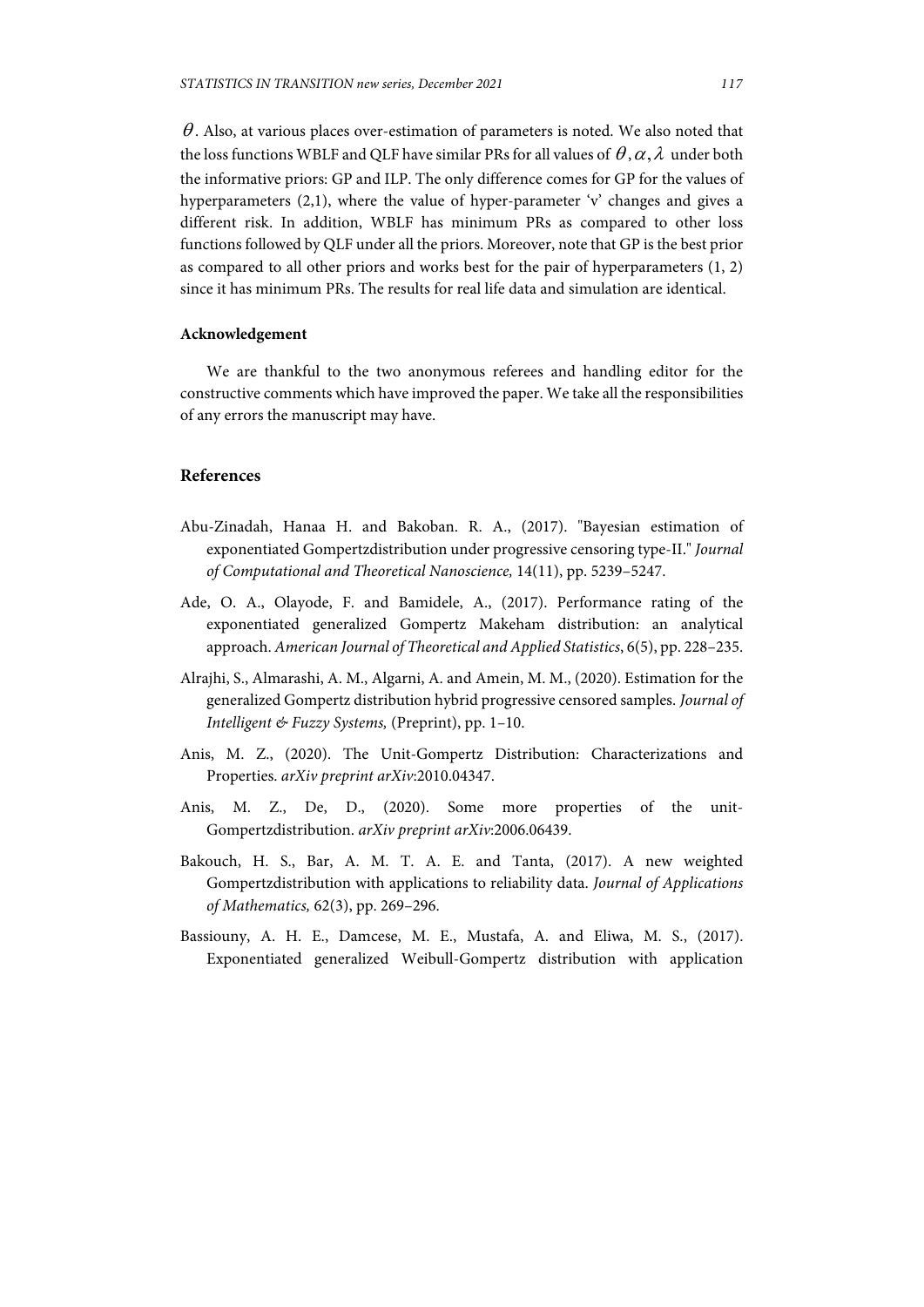in survival analysis. *Journal of Statistics Applications & Probability, An International Journal,* 6(1), pp. 7–16.

- Chaturvedi, A., Bhatti, M. I. and Kumar, K., (2000). Bayesian analysis of disturbances variance in the linear regression model under asymmetric loss functions. *Applied Mathematics and Computation*, 114(2-3), pp. 149–153.
- Chaturvedi, A., Gupta, S. and Bhatti, M. I., (2012). Confidence ellipsoids based on a general family of shrinkage estimators for a linear model with non-spherical disturbances. *Journal of Multivariate Analysis*, 104(1), pp.140–158.
- Cordeiro, G. M., Alizadeh, M., Nascimento, A. D. C. and Rasekhi, M., (2016). The exponentiated Gompertz generated family of distributions: properties and applications. *Chilean Journal of Statistics*, 7(2), pp. 29–50.
- Damcese, M. A. E., Mustafa, A., Desouky, B. S. E. and Mustafa, M. E., (2015). The odd generalized exponential Gompertz distribution. *Applied Mathematics*, 6(14), pp. 2340–2353.
- Dey, S., Moala, F. A. and Kumar, D., (2018). Statistical properties and different methods of estimation of Gompertz distribution with application. *Journal of Statistics and Management Systems*, 21(5), pp. 839–876.
- Gohary, A. E., Alshamrani, A. and Otaibi, A. N. A., (2013). The generalized Gompertz distribution. *Journal of Applied Mathematical Modelling*, 37 (1), pp. 13–24.
- Hoseinzadeh, Akram, Mohsen Maleki, Zahra Khodadadi and Javier E., (2019). Contreras-Reyes. The skew-reflected-Gompertz distribution for analyzing symmetric and asymmetric data. *Journal of Computational and Applied Mathematics* 349, pp. 132–141.
- Ieren, T. G., Kromtit, F. M., Agbor, B. U., Eraikhuemen, I. B. and Koleoso, P. O. (2019). A power Gompertz distribution: model, properties and application to bladder cancer data. *Asian Research Journal of Mathematics*, 15(3), pp. 1–14.
- Jafari, A. A., Tahmasebi, S. and Alizadeh, M., (2014). The Beta-Gompertz distribution. *Revista Colombiana de Estadística*, 37(1), pp. 139–156.
- Jha, M. K., Dey, S., Alotaibi, R. M. and Tripathi, Y. M., (2020). Reliability estimation of a multicomponent stress‐strength model for unit Gompertz distribution under progressive Type II censoring. *Quality and Reliability Engineering International*, 36(3), pp. 965–987.
- Mazucheli, J., Menezes, A. F. and Dey, S., (2019). Unit-Gompertz distribution with applications. *Statistica*, 79(1), pp. 25–43.